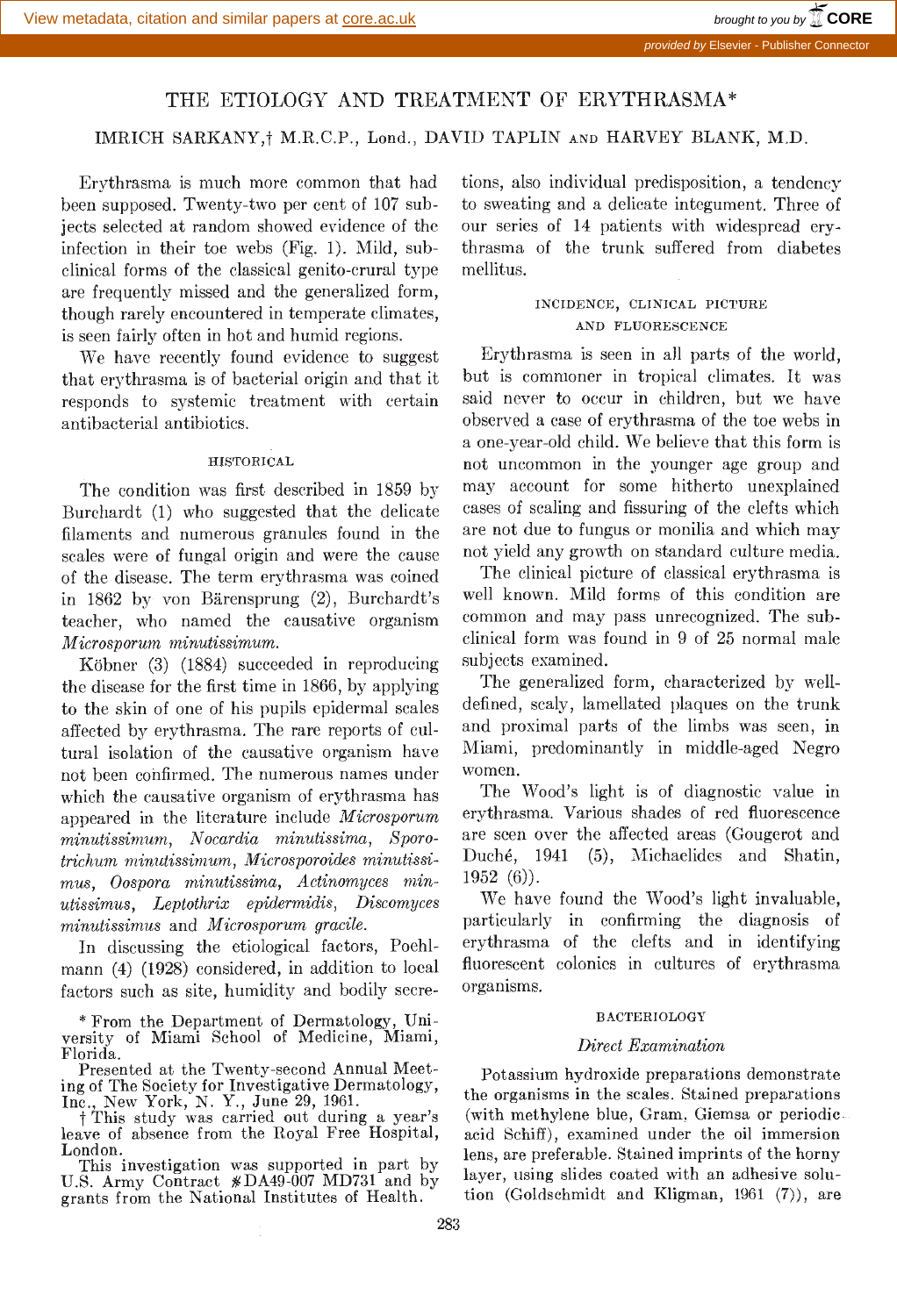

Fin. 1. Erythrasma between the toes of an adult. There was red fluorescence under Wood's light

particularly suitable for diagnostic purposes (Fig. 2a). These show rod-like organisms, filaments and coccoid forms. The relative proportion of these organisms varies in different areas examined and, sometimes, only bacteria-like rods are seen (Fig. 2b).

Electron microscopic examination of the scales from erythrasma has shown bacteria-like organisms lying within the cells of the horny layer (Fig. 3).

### Cultures

Cultural isolation of the organism from the scales of erythrasma was accomplished at some time in all our eases. Our culture medium contains 20 per cent fetal bovine serum, 78 per cent tissue culture medium No. 109, incorporating phenol red as an indicator (Morgan, Morton and Parker\*) and 2 per cent agar. The pH of the medium is adjusted to 0.8 to 7.2 with tris (hydroxymethyl) aminomethane (0.05 per cent). Within twelve to twenty-four hours, at 34° C., small (1 to 2 mm.), shiny, moist, whitish-grey, translucent, slightly convex colonies develop (Fig. 4), producing varying degrees of coral ied to orange fluorescence

\* Purchased from Microbiological Associates, Inc., Bethesda 14, Maryland.

under Wood's light. The fluorescent material diffuses into the medium in the immediate neighborhood of the colonies. There is no visible pigment in daylight. The fluorescence resembles that seen over erythrasma-affeeted areas in vivo, but in culture it disappears completely by the end of ninety-six hours. The task of identification and selection of colonies was made easier with a dissecting microscope, using Wood's light illumi- nation.

Subcultures of the organism grow on a fairly large number of bacteriological media. They also thrive on the chorio-allantoie membrane of tenday-old embryonated eggs incubated at 38° C. However, we have found that tissue culture medium No. 199 with 20 per cent fetal bovine serum appears optimal for the production of red fluorescence. The only other media on which subcultures occasionally produced some fluorescence were blood-containing media, i.e. chocolate agar and sheep blood agar, but the results were too inconsistent to be of value.

### The Organism

Gram stain of a smear from a colony shows gram-positive rods 1 to 2  $\mu$  by 0.3 to 0.6  $\mu$  (Fig.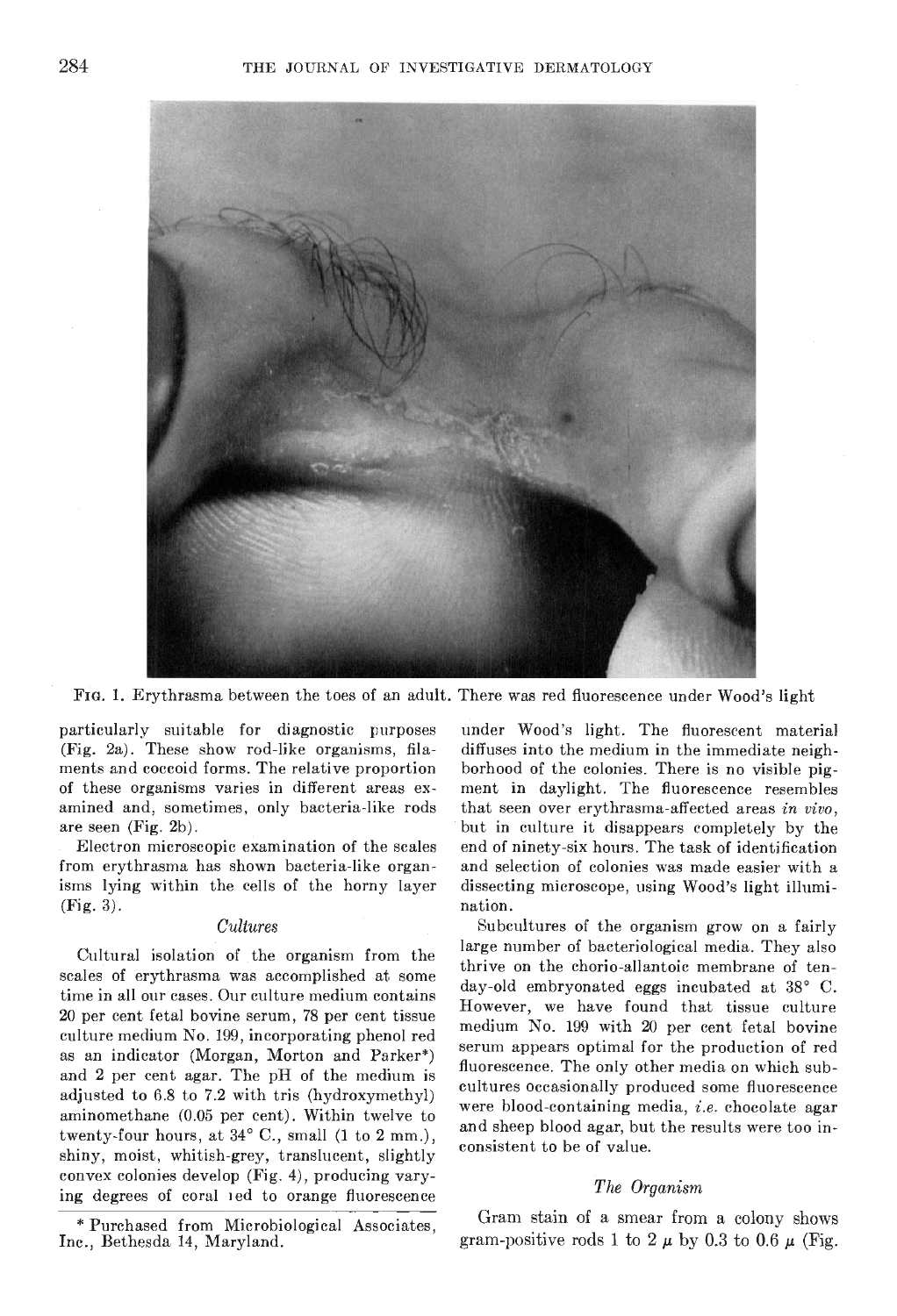

FIG. 2a. Gram stain of horny layer from erythrasma of the groin.  $(\times 900)$ <br>FIG. 2b. Gram stain of scale from toe web.  $(\times 900)$ <br>FIG. 2c. Gram stain of smear from culture.  $(\times 900)$ 



Fin. 3. Electronmicrograph of ultrathin section of scale from erythrasma of the trunk. (Osmium fixed.  $\times$  10,000.)

2c). The organism tends to become pleomorphic and gram-negative in old cultures, showing wellmarked gram-positive subterminal granules. There is occasionally an additional centrally located granule. These changes are accompanied by loss of fluorescence of the colonies. The bacteria are non-motile and are not acid fast. Darkfield microscopy shows typical bacilli with well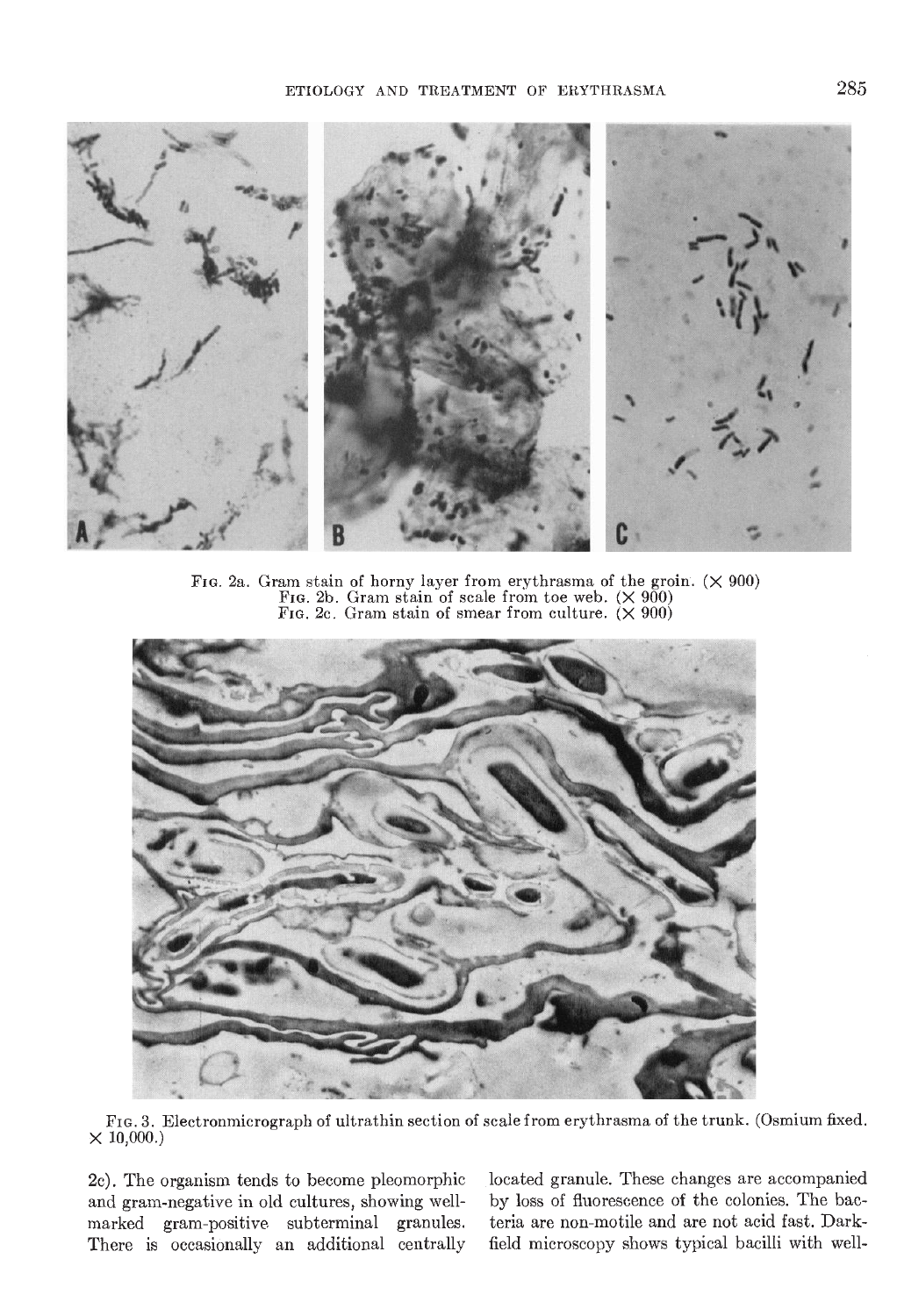rounded ends and a marked outer wall. It produces acid from dextrose, sucrose and maltose, but not lactose.

In vitro sensitivity tests, carried out on solid and liquid media, show that the organism is

maximally sensitive to erythromycin and relatively more resistant to penicillin. The minimum inhibitory concentrations depend to a marked degree on the nature of the medium employed for the test.



FIG. 4. Close-up appearance of colonies.  $(\times 20)$ 

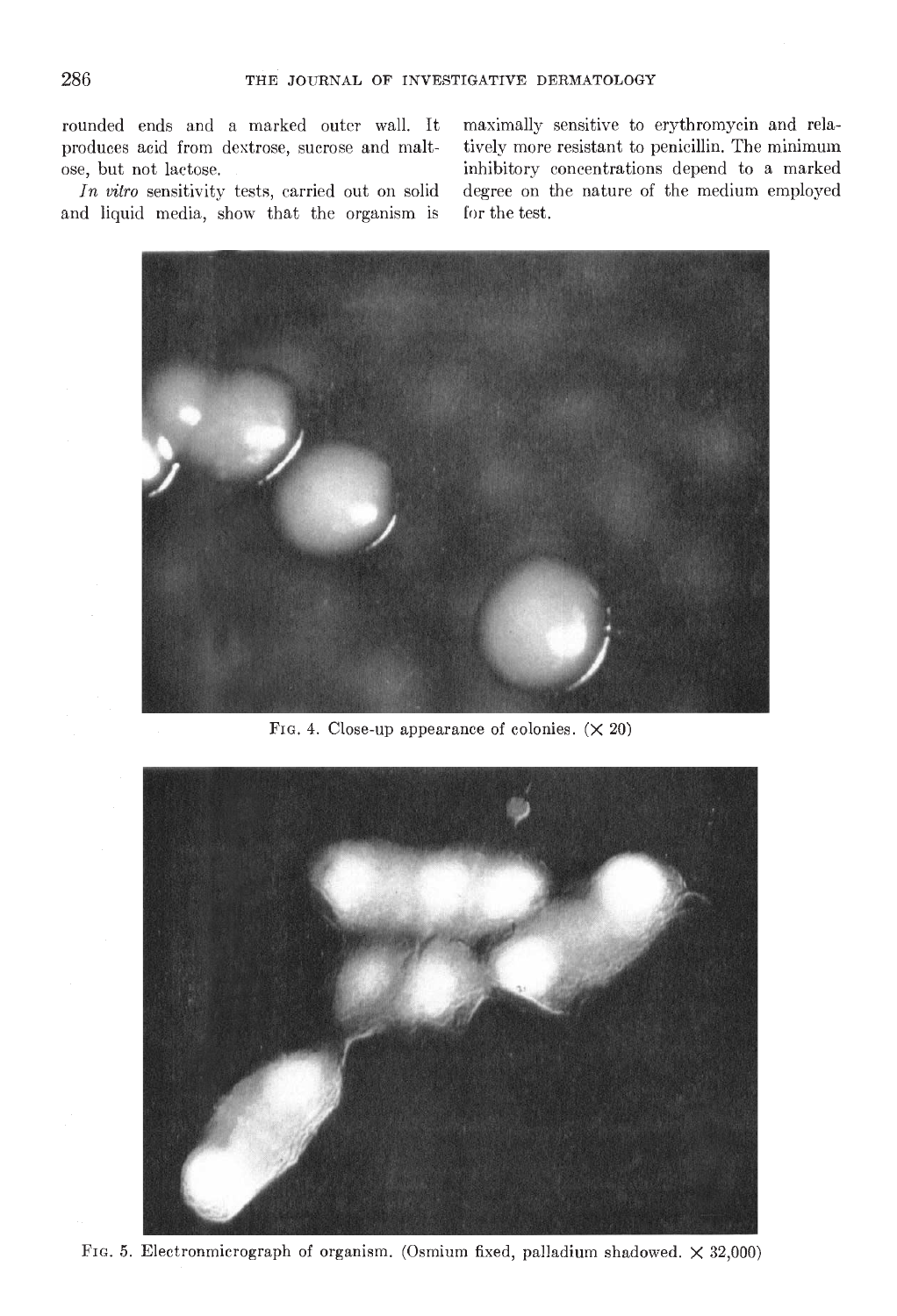Electron microscopic studies of the unfixed dried organism from a fresh culture show bacilli with well-marked electron dense granules. Osmium fixed, palladium shadowed preparations demonstrate a definite cell wall and spherical granules (Fig. 5).

### Experimental Infections

Five inoculations in 4 human subjects, using pure isolates, resulted in three positive reactions. In one of the subjects, who had been successfully treated for erythrasma of the groins with a systemic antibiotic previously, the technic consisted in applying small amounts of pure culture material to the inner aspect of the thighs on:

- (1) intact normal skin
- (2) scarified skin
- (3) skin stripped to glistening with Scotch tape.

The area was covered with a double layer of Saran wrap which was held in place for three days with adhesive tape. Scales from a known case of erythrasma were applied to similarly prepared sites.

At the end of 72 hours there was scaling and red fluorescence at the site of application of the culture material over the stripped and the scarified areas; however, the diseased scales produced an exactly similar picture over the stripped areas only.

The fluorescence faded 24 hours later and the scaling cleared in a matter of a few days. A KOH preparation of scales from the artificially infected patch showed fine filamentous rods as seen in erythrasma. Gram stain of the scale showed gram-positive short rods and gram-negative rods with subterminal gram-positive granules. There were also coccai elements. Culture of the scale yielded fluorescent colonies containing grampositive bacilli with subterminal granules.

In two subjects, application of culture material to stripped areas of the forearm, covered with parafilm and held in place with adhesive tape, failed to produce visible changes.



FIG. 6a and 6b. Erythrasma of 25 years' duration before and after treatment with oral ervthromycin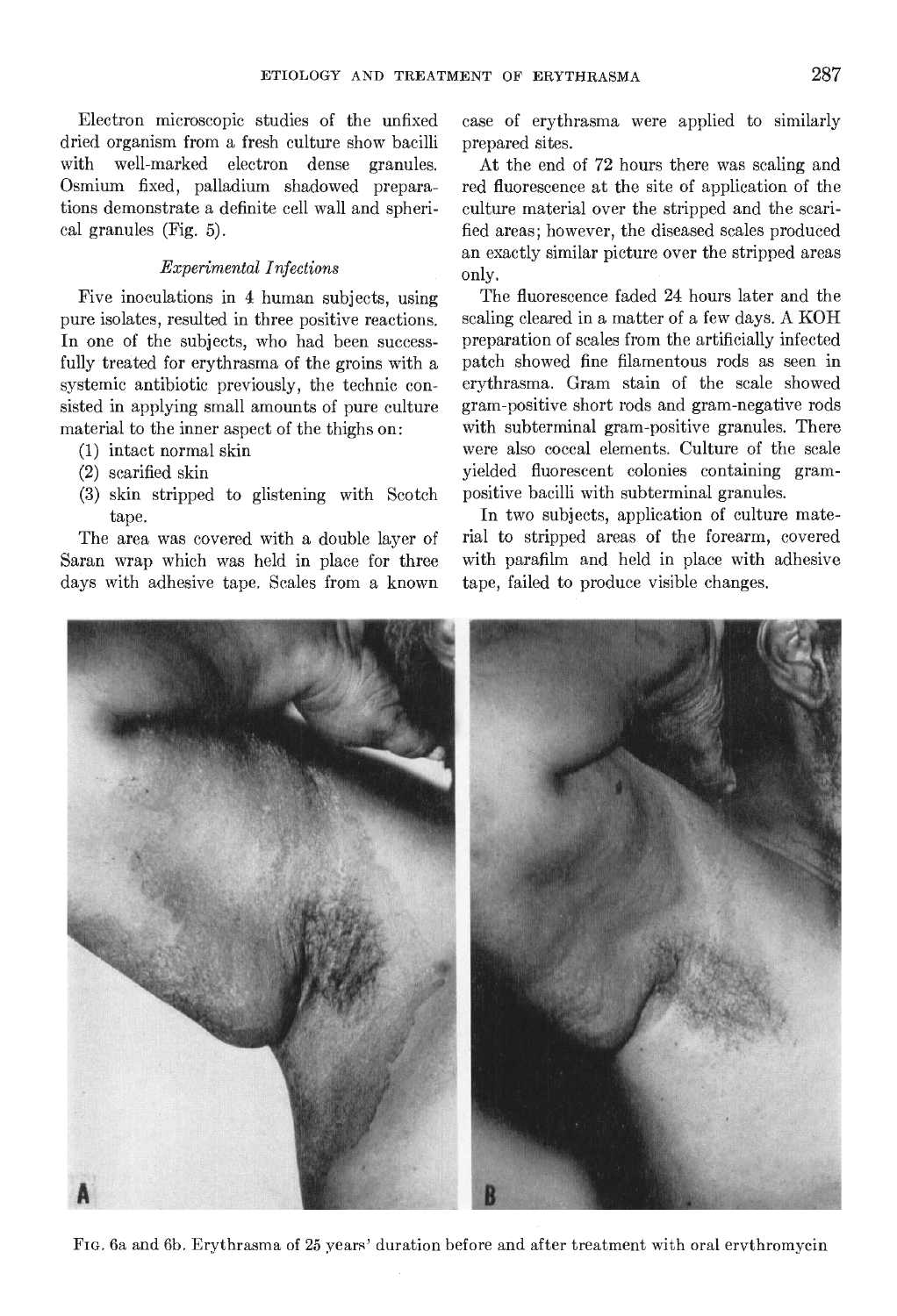In the fourth subject, application of pure culture material from a case of erythrasma to a stripped area on the thigh produced scaling and red fluorescence. On a second occasion, scaling and red fluorescence were produced on the thigh by application of pure culture material obtained from a case of erythrasma of the toe clefts and held in place in the usual manner by a layer of parafilm with the help of adhesive tape. Although the fluorescence was of relatively short duration (approximately 24 hours), the scaling persisted for one week. Culture of the scales at 54 hours yielded markedly red fluorescent colonies containing bacilli of characteristic morphology.

Exacerbation of mild erythrasma of the groins was produced experimentally in one subject on two occasions. The mildly fluorescent and scaling affected area was occluded with parafilm which was kept in place with adhesive tape for three days. On removal of the occluding parafilm there was a marked increase of scaling and fluorescence. Examination of the scales showed a striking increase in the number of the filamentous forms. This subsided spontaneously to approximately the same proportions as had been noted previously. We have found that mild, subclinical forms of erythrasma of the groins can commonly be detected by careful examination with Wood's light. It would seem that occlusion and increased humidity favor the growth of the causative organism and that these are important etiological factors.

No detailed animal experiments were carried out and we do not know whether species other vorkommende Pilzform.<br>than humans are susceptible to the disease Zeitung, 2 (No. 29): 141, 1859. than humans are susceptible to the disease.

#### TREATMENT

hauses, Berlin, 10, 1862.<br>We have treated successfully 15 patients 3. Könner, Hennarch: Erytl suffering from erythrasma with systemically administered erythromycin, chloromycetin or the tetracyclines. Complete clearance of the der Haut und Geschlechtskrankheiten Jadas-<br>disoaso over all areas execut the toe webs foll sohn, pp. 711–728, 1928. disease over all areas except the toe webs followed a five-day course of oral erythromycin given in a dose of 1 gm. daily. The condition had de L'erythrasma a la Lumière DeWood.<br>Annales de dermat, et syph., 1: 277-280 cleared within two to three weeks of administracleared within two to three weeks of administra-<br>tion of the drug (Figs. 6a and 6b). One patient's  $\,$  6. MICHAELIDES, P. AN erythrasma has relapsed so far during a follow-up thus research when the way period of six months.

without success. Systemic griseofulvin had been used in one of the patients with a negative result.

Erythromycin and chlortetracycline topically applied did not clear the lesions completely.

#### **SUMMARY**

Evidence is put forward to show that crythrasma is a common bacterial infection of the skin. The strikingly high incidence of erythrasma in the toe webs has lent new importance to its study and understanding. The evidence for its bacterial nature is as follows:

1. The scales of erythrasma always contain gram-positive rods and/or filaments with granules.

2. Colonies of bacteria cultured from scales show red fluorescence under Wood's light which resembles the fluorescence seen in vivo over erythrasma-affected areas.

3. Electron microscopic examination of the scales and the organisms grown on culture confirms that the organisms are bacteria containing electron dense granular elements.

4. Inoculation experiments with pure culture have produced scaly lesions showing red fluorescence. These were of relatively short duration and failed to persist as clinical erythrasma.

5. Further evidence for the bacterial nature of the disease is provided by the dramatic response of erythrasma to some systemically administered antibacterial antibiotics, particularly erythromycin.

### REFERENCES

- 1. BURCHARDT, MAX: Üeber eine bei Chloasma<br>Vorkommende Pilzform. Medicinische Vorkommende
- 2. von BARENSPRUNG: Neue Beobachtungen über Herpes. Annalen des Charité-Kranken-
- 3. KÖBNER, HEINRICH: Erythrasma. Monatshefte für Praktische Dermatologie, 3 (No. 12), Dec., 1884.
- 4. POEHLMANN, AUGUST: Erythrasma. Handbuch
- 5. GOUGEROT, H. AND DUCHÉ, JAQUES: Les Trois Teintes Brune, Brun-Violacé, Rouge<br>de L'erythrasma a la Lumière DeWood.
- 6. MICHAELIDES, P. AND SHATIN, H.: Erythrasma fluorescence under the wood light. A.M.A.
- Systemic penicillin was tried in two patients biopsy: A new method for studying normal 7. GOLDSCHMIDT, H. AND KLIGMAN, A. M.: Surface biopsy: A new method for studying normal and pathologic horny layers read at 22nd annual mtg. of The Soc. for Invest. Dermat., June 27, 1961.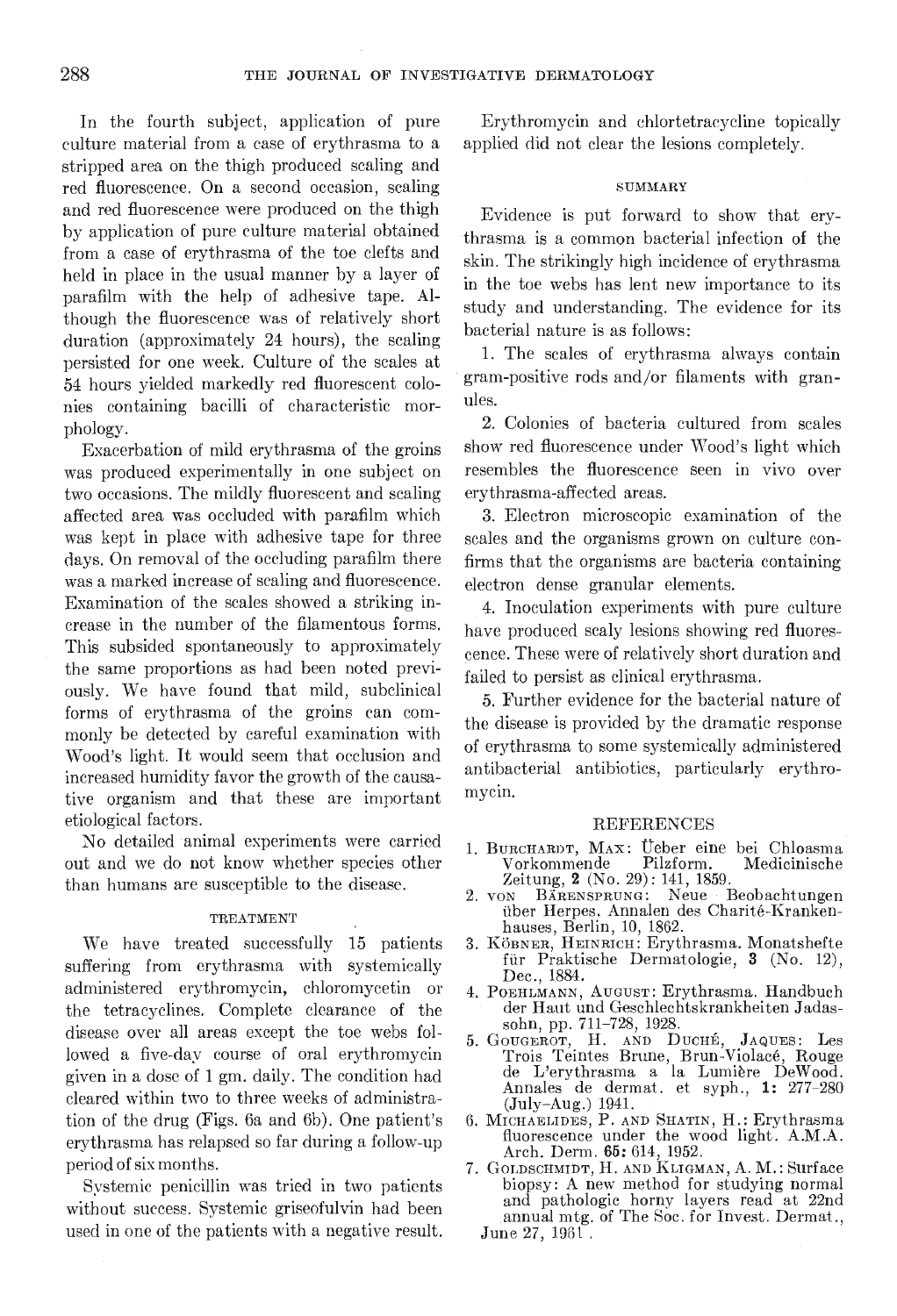## DISCUSSION

DR. J. GRAHAM SMITH, JR., (Durham, North Carolina): I would like to congratulate Dr. Sarkany and his coworkers. Certainly it is a unique experience to see a disease which has for years been thought to be well understood completely rcdelineatcd and at one time Koch's postulates satisfied, the ctiologic agent identified and cultured, and an appropriate therapeutic measure brought forth.

In April of this year, Dr. John Tindall and I were visiting in Dr. Blank's laboratories in Miami and at that time Dr. Sarkany was kind enough to give us a presentation very much like the one you have heard today. On our return to Duke University, Dr. Tindall investigated four patients with clinical lesions of the feet which appeared clinically to be dermatophytic; however, he could not get a positive KOH examination, nor was he able to culture a dermatophytic fungus. He was able to demonstrate the characteristic coral red fluorescence with a Wood's light which Dr. Sarkany has shown so beautifully; and in all four of these patients complete clinical cure ensued following treatment with erythromycin.

DR. JACOB H. SWARTZ: (Boston, Mass.). I want to congratulate Dr. Sarkany and the collaborators of this paper. However, I would like to make the following observations.

The clinical picture of erythrasma described in this apper and the localization does not correspond to the accepted descriptions of this disease. The common sites are the areas in contact with the scrotum and the axillae. Occasionally there is involvement in the periumbilical area, intergluteal fold and submammary areas. The eruption is superficial, resembles tinea versicolar in color and type of scaling. No vesicles, papules or moist lesion are observed. The cases shown today did not show such distribution except in one case. The character of the lesions in the eases shown today varied from dry to moist oozing lesions. We usually interpret the latter findings which are rare, as the result of irritation from treatment or superimposed bacterial infection.

Did the authors do direct microscopic examinations of the skin scales in each case and find a microscopic picture usually seen in erythrasma or did they rely only on culturing the scales? If they relied on cultures only, then the question is whether they cultured the causative organism or

a secondary invader. Did they reproduce the clinical picture which has been accepted as erythrasma or the scaly, moist oozing lesions which the presenters interpret as erythrasma? Did the presenters find on direct microscopic examination of the skin scales from the reproduced lesions a picture which is accepted as the organism causing erythrasma or did they only culture the material from the reproduced lesions and find the organism they describe. If the latter is the case, then one can argue that they have reproduced a secondary invader which can produce the clinical picture which they describe.

I can confirm the coral fluoresence on examination of erythrasma lesions with Wood's light. This finding is interesting and the presenter and his collaborators should be congratulated on calling it to our attention.

The statement that the response of this disease to bacterial antibiotics is further proof that the causative agent of erythrasma is a bacterial rather than a fungous organism can be challenged. Infections caused by nocardia may respond to some antibacterial agents.

DR. E. WILLIAM ROSENBERG (Miami, Florida): I had the advantage of working in the laboratory where all this was going on and I would like at this time, particularly in view of Dr. Swartz's comment about the feet, to tell you of one patient that I saw within the last several weeks.

He was a young man of sixteen who had had a chronic crusted eczema between the toes of both feet, more prominently on foot, for about two years. Some fungus had been identified. He had been treated previously for a year with griseofulyin, but he still had 90 per cent of his trouble.

Examination under Wood's light showed the characteristic pink fluorescence on his feet. A culture was made from this boy's feet and placed on the special medium which Sarkany, Taplin and Blank have been using. The growth grew out almost a pure culture of the same organism which these workers have found from the lesions of erythrasma.

This boy, by the way, had been treated with penicillin without success.

In vitro studies were done on this one case. Penicillin was found to be ineffective, but erythromycin and tetracycline were both found to be effective. He was treated for some two